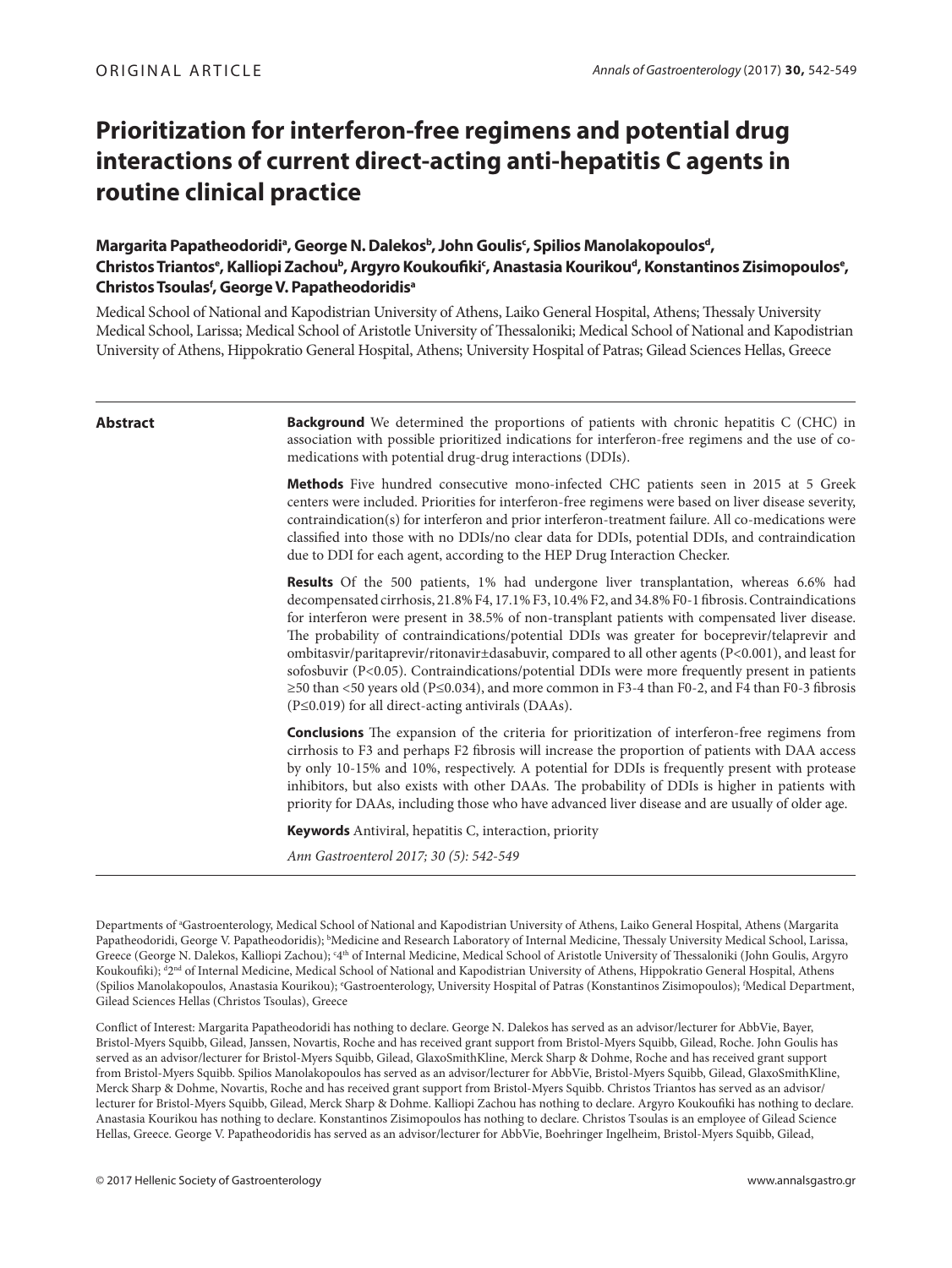# **Introduction**

The advent of direct-acting antivirals (DAAs) in the market has heralded a new era in the field of hepatitis C virus (HCV) treatment, offering excellent rates of sustained virological response (SVR) that nearly equate to a universal cure [1,2]. Current DAAs belong to three different classes — NS3/4A protease inhibitors, NS5B polymerase inhibitors, and NS5A inhibitors — and target distinct steps in the HCV replication cycle [1,2]. Compared to pegylated-interferon (PEG-IFN) and ribavirin (RBV), given for up to 48 weeks, which were the standard of care for all genotypes of HCV during the last two decades [3], DAAs have been proven to be not only more efficacious but also markedly safer [1,2,4]. Thus, IFN-free DAAcontaining regimens represent the scientifically recommended treatment options [4].

Despite current recommendations for the use of IFN-free regimens in all chronic HCV patients (4), the current high cost of DAAs and the limited availability of resources in many countries necessitate the prioritization of IFN-free treatment in patients with advanced liver disease and/or severe extrahepatic HCV complications [5,6]. On the other hand, HCV patients, who were once excluded from IFN-based regimens because of their serious comorbidities, are now candidates for IFN-free regimens [2,5,6]. Hence, IFN contraindications may be also taken into consideration in the development of prioritization strategies.

Besides cost, one of the few limitations of the current DAAs is the risk of drug-drug interactions (DDIs) with concomitant medications [4]. DAAs are shown to act as substrates, inhibitors and/or inducers of enzymes and transporters in the liver metabolism that affect the pharmacokinetics and pharmacodynamics of the coadministered drugs, and *vice versa* [7,8]. Hence, routinely prescribed non-HCV medications with DDI potential for DAAs may influence the choice of DAA-containing regimen and necessitate particular caution in patient management [7,8]. In Greece, a country severely affected by an economic crisis, the prevalence of HCV infection is considered moderate according to recent studies (approximately 1.5%) [9], but there are no epidemiological data to show the patient proportions who may have priority for IFN-free treatment. To date, for economic reasons, our

Received 24 March 2017; accepted 12 June 2017; published online 26 June 2017

DOI: https://doi.org/10.20524/aog.2017.0170

national insurance organization restricts the administration of IFN-free regimens to patients with HCV recurrence after liver transplantation, decompensated or compensated cirrhosis, and prior failures after (PEG-)IFN-based regimens with advanced liver fibrosis (F3). Knowledge of the profile of patients with chronic hepatitis C (CHC) in Greece would add important insight to our understanding of the prioritization needed for IFN-free regimens, as well as the possible limitations of DAA use due to potential DDIs with co-medications.

The objective of this cross-sectional study was to investigate the proportions of CHC patients in Greece in relation to: a) possible prioritized indications for IFN-free regimens, and b) the use of co-medications with DDI potential.

# **Patients and methods**

#### **Study population**

We retrospectively evaluated the records of 500 consecutive patients with CHC infection who sought care from the outpatient liver clinics of five tertiary Greek centers. In particular, we included the first 100 patients visiting each center within 2015 who had a complete evaluation, including determination of serum HCV RNA levels. The diagnosis of CHC infection was based on positive anti-HCV for at least 6 months and detectable serum HCV RNA. All patients had to be naïve to the current DAAs at study evaluation, while patients who were co-infected with human immunodeficiency virus (HIV) were excluded from this study. The study was approved by the hospitals' Ethics Review Board and conforms to the principles outlined in the Declaration of Helsinki.

#### **Patient characteristics**

Demographic and epidemiological characteristics, medical history, clinical and laboratory data, and treatment history were retrieved from the patients' medical records. In particular, the parameters recorded were: age, sex, weight and height, race, year of HCV diagnosis, alcohol abuse (>30 g and >20 g daily for males and females, respectively), history of liver biopsy, Metavir score (F0-F4) and/or liver stiffness from elastography, Child-Pugh score for patients with decompensated cirrhosis, development of hepatocellular carcinoma (HCC), history of liver transplantation, prior treatment for HCV and drug allergy for anti-HCV drugs. Comorbidities were also recorded, as were all medications taken by the patients. Finally, hemoglobin, white cell blood count, platelet counts, liver function tests, blood urea, creatinine, HCV genotype and serum HCV RNA levels were recorded and included in the analysis. Creatinine clearance was calculated based on the Cockcroft-Gault equation.

The severity of liver disease was classified into the following subgroups: F0-F1 fibrosis, F2 fibrosis, F3 fibrosis, F4 fibrosis, decompensated cirrhosis, liver transplantation. The diagnosis

GlaxoSmithKline, Janssen, Merck Sharp & Dohme, Novartis, Roche, has received grant support from AbbVie, Bristol-Myers Squibb, Gilead, Janssen, Roche, has served as consultant for Roche and has served as a member of Data Safety Management Board for Gilead

This study was financially supported by Gilead Science Hellas

Correspondence to: George V. Papatheodoridis, MD, PhD, Director of Department of Gastroenterology, Medical School of National and Kapodistrian University of Athens, Laiko General Hospital of Athens, 17 Agiou Thoma street, 11527 Athens, Greece, Tel.: +30 213 2061115, Fax: +30 210 7462601, email: gepapath@med.uoa.gr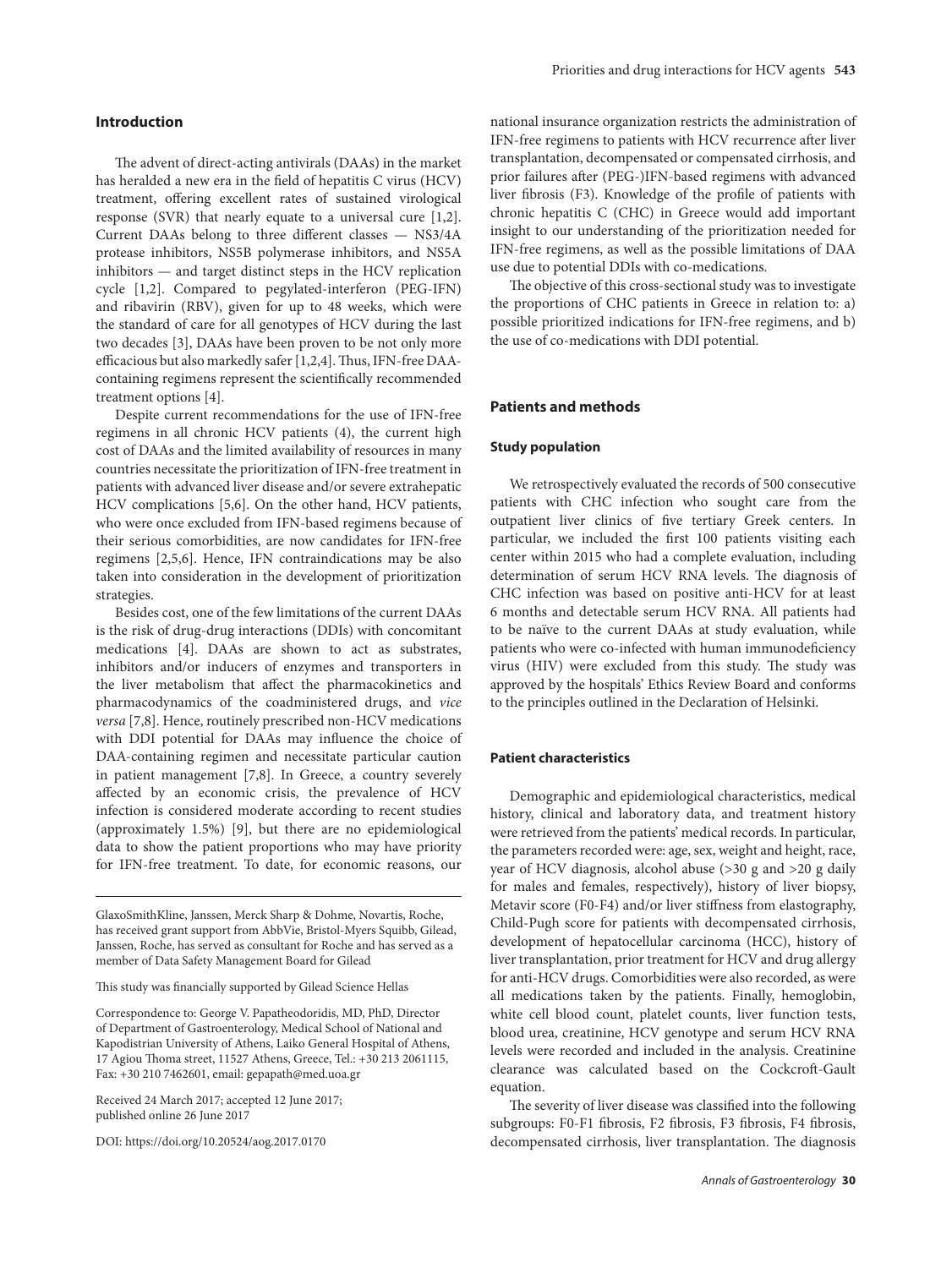of decompensated cirrhosis was based on the presence or history of at least one of the four major clinical signs: ascites, variceal bleeding, hepatic encephalopathy, jaundice of nonobstructive cause. The diagnosis of F0-F4 fibrosis was based on histological findings, or mainly on liver elastographic findings. In particular, patients with reliable liver stiffness measurements of <7.0, 7.0-9.0, 9.1-12.5, >12.5 kPa were considered to have F0-F1, F2, F3, and F4 fibrosis, respectively, according to the cutoffs currently set by our national insurance organization.

#### **Definition of priorities for IFN-free regimens**

The proportions of patients with the following priorities for IFN-free regimens were determined: liver decompensation, liver transplantation, F4 with IFN and/ or RBV contraindications, F4 treatment-experienced, F4 naïve, F3 with IFN and/or RBV contraindications, F3 treatment-experienced, F3 naïve, F2 with IFN and/or RBV contraindications, F2 treatment-experienced, F2 naïve, F0-F1 with IFN and/or RBV contraindications, F0-F1 treatmentexperienced, F0-F1 naïve. Treatment-experienced patients included those who had failed to achieve SVR after (PEG-) IFN therapy with or without RBV, including those who had received a triple combination with boceprevir or telaprevir.

Contraindications for IFN and/or RBV were assessed only in patients with compensated liver disease (F0-F4), without prior liver transplantation, and included anemia (hemoglobin <10 g/dL), neutropenia (neutrophils <1500/ mm<sup>3</sup>), thrombocytopenia (platelets <90,000/mm<sup>3</sup>), pregnancy, lactation, uncontrolled autoimmune diseases, neuropsychiatric diseases (depression, psychosis, or epilepsy), cardiac diseases (severe heart failure, severe coronary artery disease), severe chronic obstructive pulmonary disease, renal impairment (creatinine clearance <50 mL/min), uncontrolled diabetes mellitus, untreated thyroid disease, and chronic hemolytic syndromes.

#### **Potential DDIs for DAAs**

The potential for DDIs between any medication used by the study subjects and IFN, RBV, boceprevir, telaprevir, simeprevir, sofosbuvir, daclatasvir, ledipasvir/sofosbuvir, ombitasvir/ paritaprevir/ritonavir±dasabuvir was assessed according to the HEP Drug Interaction Checker (Liverpool University, available online at: *www.hep-druginteractions.org*) and the relevant prescribing information. All drugs were classified into those with no DDIs or no clear data for DDIs, potential DDIs, and contraindication due to DDI for each DAA.

# **Statistical analysis**

All data were analyzed using the statistical package SPSS (SPSS Inc., Chicago, IL, USA). Statistical analysis was performed using the *t*-test or Mann-Whitney test for comparisons of continuous variables between groups and the corrected chi-squared test for comparisons of qualitative data. Multivariate analysis was performed using logistic regression models. Only variables with a P-value ≥0.10 in the univariate analysis were included in the multivariate analysis models. A two-tailed P-value <0.05 was considered to be statistically significant for all comparisons.

# **Results**

### **Patient characteristics**

A total of 500 patients were included in the study. Their mean age was 49.4±13.7 years and 322 (64.4%) were males. Thirty-three patients (6.6%) had decompensated cirrhosis (Child class B: 31, Child class C: 2) and 5 (1.0%) patients had undergone liver transplantation. Of the remaining 462 patients, 57 (12.3%) had undergone liver biopsy and 357 (77.3%) liver elastography, while the liver disease severity could not be determined in 48 (10.4%) patients. The main characteristics of the study population are shown in Table 1.

#### **Priorities for IFN-free regimens**

The proportions of patients with priorities for treatment with IFN-free regimens, according to the severity of liver disease, contraindication(s) for IFN and/or prior treatment failure, are depicted in Table 2. Decompensated cirrhosis was present in 33 (6.6%) of the study subjects and 5 (1%) had HCV recurrence after liver transplantation. Of the rest, 109 patients (21.8%) were classified as stage F4, 79 (17.1%) as F3, 52 (10.4%) as F2 and 174 (34.8%) as F0-1. The cumulative rates of patients with priorities for IFN-free regimens in relation to the severity of liver disease and patient subgroups are also shown in Fig. 1.

#### **Contraindications for IFN treatment**

Contraindications for IFN and/or RBV therapy were examined in the 462 non-transplant HCV patients with compensated liver disease (353 without cirrhosis and 109 with compensated cirrhosis) (Table 3). The most common contraindications for IFN and/or RBV were related to neuropsychiatric disease (73 patients, 15.8%), hematologic disorder, i.e., anemia, thrombocytopenia or neutropenia (46 patients, 10%), or cardiovascular disease (45 patients, 9.7%). Cirrhotic compared to non-cirrhotic patients presented with a higher prevalence of hematologic (32.1% vs. 3.1%, P<0.001) and cardiovascular disease (17.4% vs. 9.4%, P=0.004) and a lower prevalence of neuropsychiatric contraindications (9.2% vs. 17.8%, P<0.05).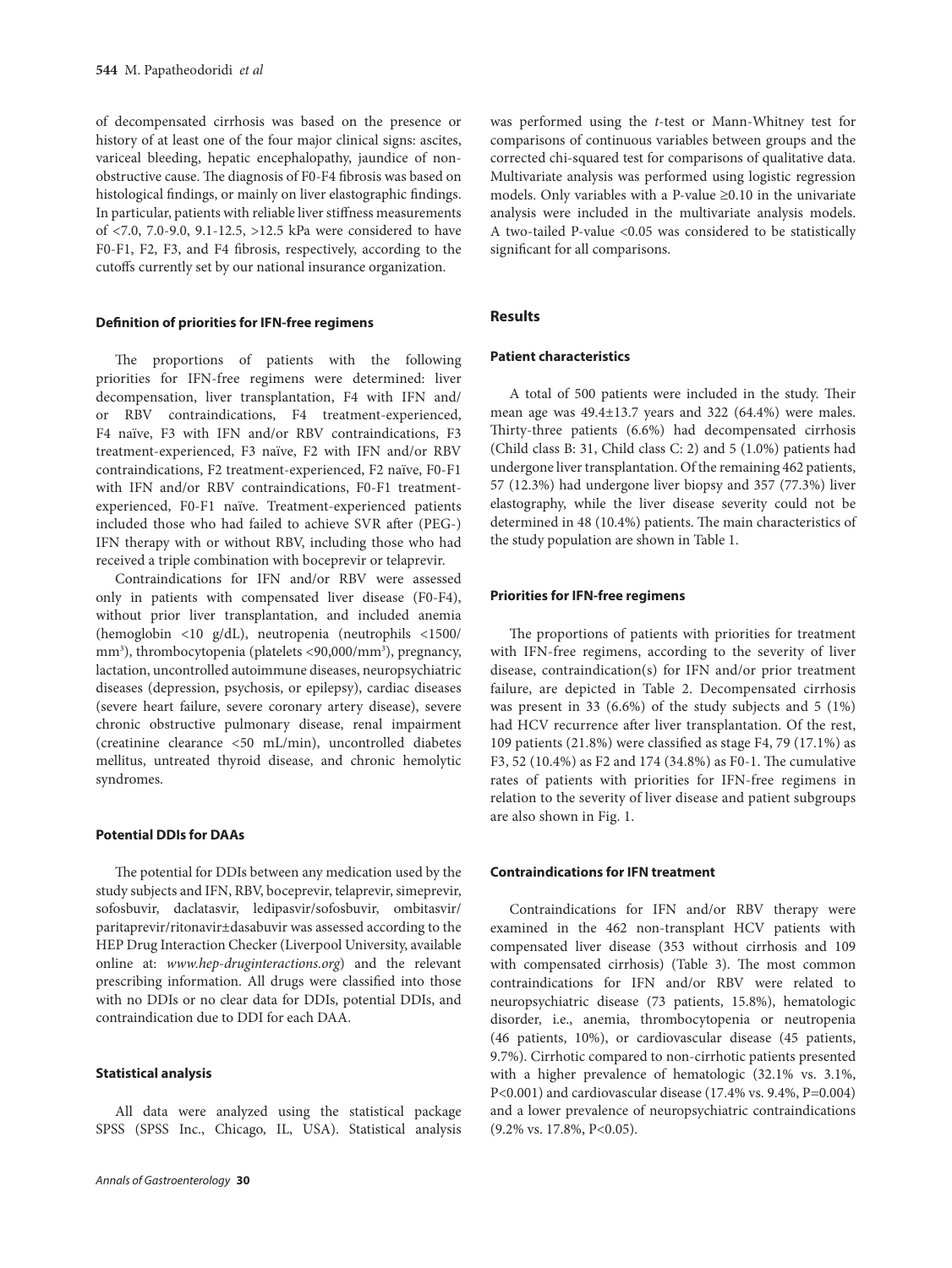| Priorities and drug interactions for HCV agents 545 |  |  |  |  |
|-----------------------------------------------------|--|--|--|--|
|-----------------------------------------------------|--|--|--|--|

**Table 1** Basic characteristics of 500 patients positive for hepatitis C virus

| Age, years                                                                                                                                                                                                                          | $49.4 \pm 13.7$                                                                               |
|-------------------------------------------------------------------------------------------------------------------------------------------------------------------------------------------------------------------------------------|-----------------------------------------------------------------------------------------------|
| Male sex, $n$ $(\%)$                                                                                                                                                                                                                | 322 (64.4)                                                                                    |
| Origin (Caucasian), n (%)                                                                                                                                                                                                           | 492 (98.4)                                                                                    |
| Body weight, kg                                                                                                                                                                                                                     | 74.6±13.8                                                                                     |
| Height, m                                                                                                                                                                                                                           | $1.71 \pm 0.09$                                                                               |
| Body mass index, kg/m <sup>2</sup>                                                                                                                                                                                                  | $25.0 + 4.1$                                                                                  |
| Patients diagnosed, n (%)<br>Before year 2000<br>Between years 2000-2009<br>Between years 2010-2013<br>Between years 2014-2015                                                                                                      | 102(20.4)<br>163(32.6)<br>163(32.6)<br>72 (14.4)                                              |
| Alcohol abuse, n (%)                                                                                                                                                                                                                | 83 (16.6)                                                                                     |
| Creatinine clearance, n (%)<br>$>50$ mL/min<br>30-50 mL/min<br>$<$ 30 mL/min                                                                                                                                                        | 481 (96.2)<br>10(2.0)<br>9(1.8)                                                               |
| HCV RNA, IU/L                                                                                                                                                                                                                       | 1,290,000 (3,863,500)                                                                         |
| Alanine aminotransferase (ALT), IU/L                                                                                                                                                                                                | 52 (59)                                                                                       |
| Patients with normal ALT, n (%)                                                                                                                                                                                                     | 180(36.1)                                                                                     |
| Aspartate aminotransferase, IU/L                                                                                                                                                                                                    | 42 (44)                                                                                       |
| Platelets, /mm <sup>3</sup>                                                                                                                                                                                                         | 196,556±86,210                                                                                |
| HCV genotype, n (%)<br>1a<br>1 <sub>b</sub><br>$\overline{2}$<br>3<br>$\overline{4}$                                                                                                                                                | 72 (14.5)<br>153 (30.8)<br>30(6.0)<br>180 (36.3)<br>61 (12.3)                                 |
| Liver biopsy, $n$ $(\%)$                                                                                                                                                                                                            | 57 (11.4)                                                                                     |
| Liver elastography, n (%)                                                                                                                                                                                                           | 414 (82.8)                                                                                    |
| Liver stiffness measurement (LSM), kPa                                                                                                                                                                                              | 8.8(8.4)                                                                                      |
| Liver transplantation, n (%)                                                                                                                                                                                                        | 5(1)                                                                                          |
| Stage of liver fibrosis, n (%)<br>Unknown<br>FO (LSM $\leq$ 5)<br>$F1$ (5 < LSM ≤ 7)<br>$F2$ (7 < LSM ≤ 9)<br>F3 (9 <lsm <math="">\leq12.5)<br/><math>F4</math> (LSM &gt;12.5) Child-Pugh A<br/>Child-Pugh B<br/>Child-Pugh C</lsm> | 50(10.0)<br>83 (16.6)<br>91(18.2)<br>52 (10.4)<br>80 (16.0)<br>111(22.2)<br>31(6.2)<br>2(0.4) |
| Prior treatment                                                                                                                                                                                                                     | 174 (34.8)                                                                                    |

Quantitative variables are expressed as mean ± SD or median (interquartile range)

#### **DDIs between HCV agents and non-HCV co-medications**

Among the 500 study participants, 174 (35%) who were on chronic co-medications were examined for potential DDIs with HCV agents. The risk for clinically significant DDIs with patient chronic co-medications varied widely among the different HCV agents. Of the 174 patients with

| Table 2 Possible priorities for interferon (IFN)-free regimens among |  |
|----------------------------------------------------------------------|--|
| the study population $(N=500)$                                       |  |

| Priority for therapy  | Patients, n (%)                                                         |                                  |  |
|-----------------------|-------------------------------------------------------------------------|----------------------------------|--|
| Liver decompensation  | 33(6.6)                                                                 |                                  |  |
| Liver transplantation |                                                                         | 5(1.0)                           |  |
| F <sub>4</sub>        | Total<br>with contraindications for<br>IFN+RBV<br>treatment experienced | 109(21.8)<br>62(12.4)<br>21(4.2) |  |
|                       | treatment naïve                                                         | 26(5.2)                          |  |
| F <sub>3</sub>        | Total<br>with contraindications for<br><b>IFN±RBV</b>                   | 79 (15.8)<br>21(4.2)             |  |
|                       | treatment experienced<br>treatment naïve                                | 29(5.8)<br>29(5.8)               |  |
| F <sub>2</sub>        | Total<br>with contraindications for<br>IFN+RBV                          | 52(10.4)<br>14(2.8)              |  |
|                       | treatment experienced                                                   | 6(1.2)                           |  |
|                       | treatment naïve                                                         | 32(6.4)                          |  |
| $F0-F1$               | Total<br>with contraindications for<br>IFN+RBV                          | 174 (34.8)<br>59(11.8)           |  |
|                       | treatment experienced<br>treatment naïve                                | 30(6.0)<br>85 (17.0)             |  |

*RBV, ribavirin*

chronic co-medications, contraindications due to DDIs were present in 30 (17%) patients for ombitasvir/paritaprevir/ ritonavir±dasabuvir, 26 (15%) patients for boceprevir/ telaprevir, 10 (6%) patients for simeprevir and 2 (1%) patients for sofosbuvir, daclatasvir or ledipasvir/sofosbuvir. In contrast, no contraindications due to DDIs were found for IFN and RBV. The total risk of DDIs was greater for boceprevir/ telaprevir and ombitasvir/paritaprevir/ritonavir±dasabuvir (135 patients, 77.8%) compared to all other agents (P<0.001). On the other hand, the total potential for DDIs was least for the use of sofosbuvir in comparison with boceprevir/ telaprevir, ledipasvir/sofosbuvir, simeprevir, daclatasvir (P<0.001) or ombitasvir/paritaprevir/ritonavir±dasabuvir (P<0.05) (Table 4).

Contraindications/potential DDIs were more frequently present in patients aged ≥50 than in those <50 years (P≤0.034). Regarding fibrosis stage, the overall potential for DDIs was more prevalent in patients with F3-4 than F0-2 (P≤0.001) or in patients with F4 than F0-3 (P≤0.019) for all DAAs. Patients with HCV genotype 1 or 4 appeared to have greater total potential for DDIs than patients with genotype 2 or 3, for all DAAs (P≤0.036) except for ledipasvir/sofosbuvir and ombitasvir/ paritaprevir/ritonavir±dasabuvir (Table 5). Logistic regression analyses showed that the stage of fibrosis (particularly F3) was the only factor that was independently associated with the total potential for DDIs with any of the HCV agents (data not shown).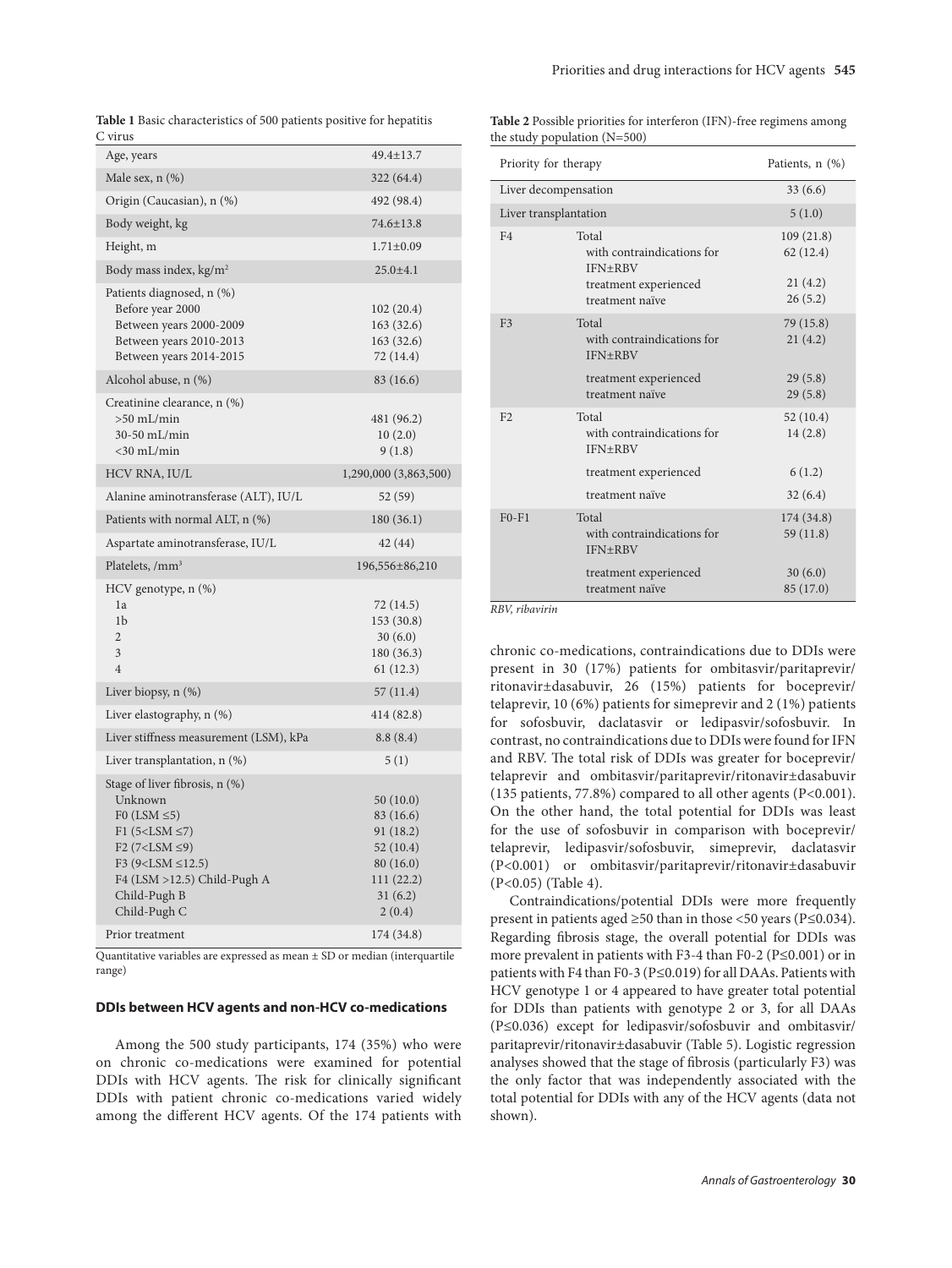

**Figure 1** Prevalence of several priorities for interferon-free regimens among study participants. Percentages on each bar are cumulative for all indications to the left

*The last column does not reach 100% because there were 48 (9.6%) patients who could not be classified as the severity of liver fibrosis was not known Liver decomp., liver decompensation; Liver Tx, liver transplantation; IFN cont, contraindications for interferon-alfa; Tx fail, prior treatment failure; Tx naïve, treatment naïve*

**Table 3** Contraindications for interferon-alpha and ribavirin therapy in non-transplant chronic hepatitis C patients with compensated liver disease

| Contraindications                   | Total<br>$(N=462)$<br>$(\% )$ | No cirrhosis<br>$(n=353)$ $(\%)$ | Compensated cirrhosis<br>$(n=109)$ $(\%)$ | P-value |
|-------------------------------------|-------------------------------|----------------------------------|-------------------------------------------|---------|
| Anemia/neutropenia/thrombocytopenia | 46(10)                        | 11(3.1)                          | 35(32.1)                                  | < 0.001 |
| Autoimmune disease                  | 9(1.9)                        | 6(1.7)                           | 3(2.8)                                    | 0.765   |
| Psychosis/depression                | 73(15.8)                      | 63 (17.8)                        | 9(9.2)                                    | 0.043   |
| Renal disease                       | 14(3)                         | 9(2.5)                           | 5(2.6)                                    | 0.444   |
| Cardiovascular disease              | 45(9.7)                       | 26(9.4)                          | 19(17.4)                                  | 0.004   |
| Hemoglobinopathy                    | 24(5.2)                       | 16(4.5)                          | 8(7.3)                                    | 0.364   |
| Any of the above                    | 178(38.5)                     | 116(32.9)                        | 62(56.9)                                  | < 0.001 |

# **Discussion**

This real world clinical study provides a clear overview of the HCV patient profiles at the outpatient liver clinics of Greek tertiary centers in 2015. According to our findings, almost 30% of CHC patients presented with compensated (22%) or decompensated (7%) cirrhosis. This specific patient subgroup is of particular clinical interest, as it is highly prioritized for IFNfree regimens even in health care systems with restricted access to the new therapies. Since IFN-free regimens offer for the first time exceptionally high SVR rates in such difficult-to-treat patients, the numbers of HCC and liver transplant cases and of liverrelated deaths are expected to decrease in the near future [10].

improvements in morbidity and mortality, treatment and reimbursement policies that restrict access to IFN regimens only to CHC patients with cirrhosis, as is the current situation in Greece, are not considered to be adequate in order to achieve the WHO Global Hepatitis Strategy goal for HCV elimination by 2030. A recent Greek study demonstrated that, in order to reach the WHO goals for morbidity and mortality by 2030, a significant increase is required in the treatment coverage with highly effective IFN-free regimens [10]. This increase in treatment coverage can be achieved only via a gradual expansion of the priorities for IFN-free therapies. Our findings suggest that the relatively small proportion of all patients

Despite the obvious benefits from the short-term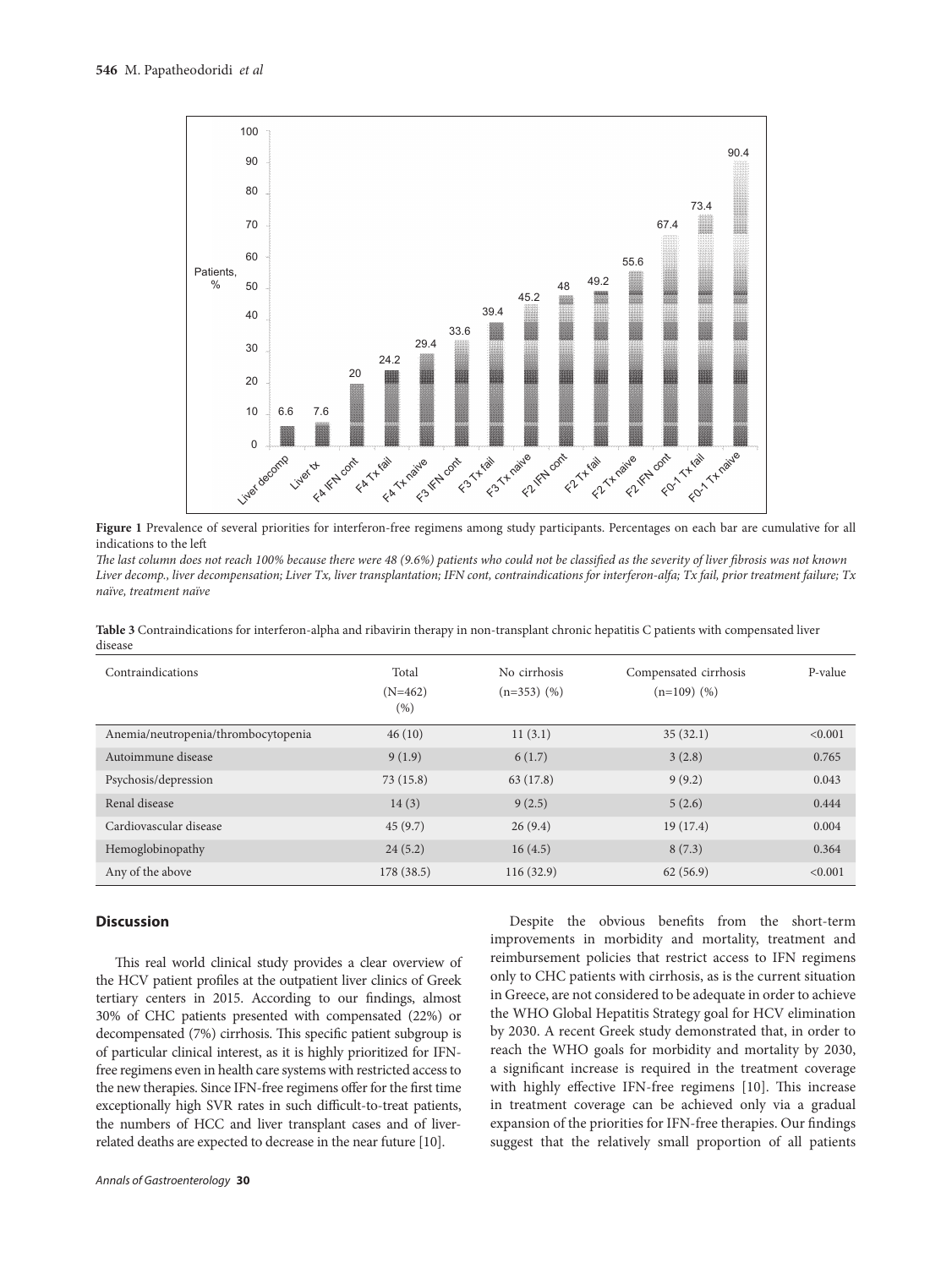| antivirals among 174 (35%) of 500 HCV patients who were on co-medications |                 |                                 |                                            |                                        |  |  |  |  |
|---------------------------------------------------------------------------|-----------------|---------------------------------|--------------------------------------------|----------------------------------------|--|--|--|--|
| DAAs                                                                      | No DDI,<br>n(%) | Potential DDI/ Caution,<br>n(%) | Contraindication<br>due to DDI, $n$ $(\%)$ | Total potential<br>for DDI, $n$ $(\%)$ |  |  |  |  |
| Interferon-alfa                                                           | 136(78)         | 38(22)                          | 0(0)                                       | 38(22)                                 |  |  |  |  |
| Ribavirin                                                                 | 118(68)         | 56(32)                          | 0(0)                                       | 56(32)                                 |  |  |  |  |
| Boceprevir/telaprevir                                                     | 39(22)          | 109(63)                         | 26(15)                                     | 135(78)                                |  |  |  |  |
| Simeprevir                                                                | 60(34)          | 104(60)                         | 10(6)                                      | 114 (66)                               |  |  |  |  |
| Sofosbuvir                                                                | 115(66)         | 57(32)                          | 2(1)                                       | 59 (34)                                |  |  |  |  |

**Table 4** Patients with contraindications due to drug-drug interactions (DDIs) or potential DDIs to hepatitis C virus (HCV) direct-acting

**Table 5** Patients with contraindications due to drug-drug interactions (DDIs) or potential DDIs to HCV direct-acting antivirals in relation to patient characteristics

Daclatasvir 87 (50) 87 (50) 85 (49) 2 (1) 87 (50) Ledipasvir/sofosbuvir 90 (52) 82 (47) 2 (1) 84 (48) Paritaprevir/ritonavir/ ombitasvir±dasabuvir 39 (22) 105 (60) 30 (17) 135 (78)

|                                                    | Patients,  | n(%)                     |                          |                             |                            |                          |                           |                           |                             |
|----------------------------------------------------|------------|--------------------------|--------------------------|-----------------------------|----------------------------|--------------------------|---------------------------|---------------------------|-----------------------------|
|                                                    | N          | IFN.                     | RBV.                     | BOC/TPV,                    | SMV.                       | SOF,                     | DCV,                      | LDV/SOF,                  | $3D/2D$ ,                   |
| All patients                                       | 500        | 38(8)                    | 56(11)                   | 135(27)                     | 114(23)                    | 59 (12)                  | 87 (17.4)                 | 84 (17)                   | 135(27)                     |
| Age $\geq 50$ years<br>Age $<$ 50 years<br>P-value | 253<br>247 | 29(12)<br>9(4)<br>0.002  | 39(15)<br>17(7)<br>0.004 | 81 (32)<br>54 (22)<br>0.014 | 70(28)<br>44(18)<br>0.012  | 38(15)<br>21(9)<br>0.034 | 57(22)<br>30(12)<br>0.003 | 56(22)<br>28(11)<br>0.002 | 86 (34)<br>49 (20)<br>0.001 |
| Fibrosis F0-2 $*$<br>Fibrosis F3-F4*<br>P value    | 226<br>224 | 14(6)<br>23(10)<br>0.161 | 21(9)<br>32(14)<br>0.134 | 51(23)<br>77 (34)<br>0.008  | 40(18)<br>68 (30)<br>0.002 | 19(8)<br>37(17)<br>0.014 | 29(13)<br>53(24)<br>0.004 | 30(13)<br>51(23)<br>0.012 | 52(23)<br>79 (35)<br>0.006  |
| Fibrosis F0-3 $*$<br>Fibrosis F4*<br>P-value       | 306<br>144 | 18(6)<br>19(13)<br>0.014 | 26(9)<br>27(19)<br>0.003 | 75(25)<br>53 (37)<br>0.010  | 63(20)<br>45(31)<br>0.019  | 28(9)<br>28(19)<br>0.003 | 43(14)<br>39(27)<br>0.001 | 43(14)<br>38(26)<br>0.002 | 73 (24)<br>58 (40)<br>0.001 |
| Genotype $1/4^*$<br>Genotype $2/3^*$<br>P-value    | 286<br>210 | 28(10)<br>10(5)<br>0.056 | 42(15)<br>14(7)<br>0.008 | 89 (31)<br>45(21)<br>0.022  | 77(26)<br>36(17)<br>0.014  | 42(15)<br>17(8)<br>0.036 | 64(22)<br>23(11)<br>0.001 | 54(19)<br>30(14)<br>0.220 | 84 (29)<br>50(24)<br>0.202  |

\*Fibrosis stage was unknown in 50 patients. #Genotype was unknown in 4 patients

*BOC/TPV, boceprevir/telaprevir; DCV, daclatasvir; HCV, hepatitis C virus; IFN, interferon-alfa; LDV/SOF, ledipasvir/sofosbuvir; SMV, simeprevir; SOF, sofosbuvir; RBV, ribavirin; 3D, paritaprevir/ritonavir/ombitasvir+dasabuvir; 2D, paritaprevir/ritonavir/ombitasvir*

with F3 fibrosis (16%) could be initially included among the groups with free access to current DAAs by the Greek national insurance carrier. In fact, given that patients with F3 fibrosis who have failed to respond to (PEG-)IFN-based regimens already have access to the new agents, the remaining patient population with F3 fibrosis is even smaller (approximately 10%). The criteria for DAA prioritization could gradually be expanded to include patients with moderate (F2) fibrosis and subsequently any CHC patient, as treatment of CHC patients at an early stage has been demonstrated to be a cost-effective strategy [11], leading to reductions in healthcare costs related to liver disease [11,12].

As long as strategies for prioritization to IFN-free regimens are applied, the criteria for assessment of the severity of liver fibrosis have great clinical impact. Since liver biopsy has been performed exceptionally rarely in CHC patients over the last years and the evaluation of liver fibrosis severity is usually based

on noninvasive markers, and mainly on liver elastography, the liver stiffness cutoff values for the discrimination of different stages of liver fibrosis are of paramount importance. According to recent data, liver stiffness cutoff values aiming to optimize the indications for HCV treatment and sensitivity for certain stages of fibrosis are lower than those which maximize the diagnostic accuracy of the same fibrosis stage [13]. Such a redefinition of the liver stiffness cutoff values, according to improved harm/benefit ratios and available treatment options, would result in a decrease in the numbers of inappropriately untreated patients [13].

Contraindications for IFN and/or RBV combinations and prior treatment failure after (PEG-)IFN-based therapy are two additional factors that may affect the priorities for IFNfree DAA regimens. Even after excluding patients with liver transplantation or decompensated cirrhosis, almost 40% of our remaining CHC patients had at least one contraindication for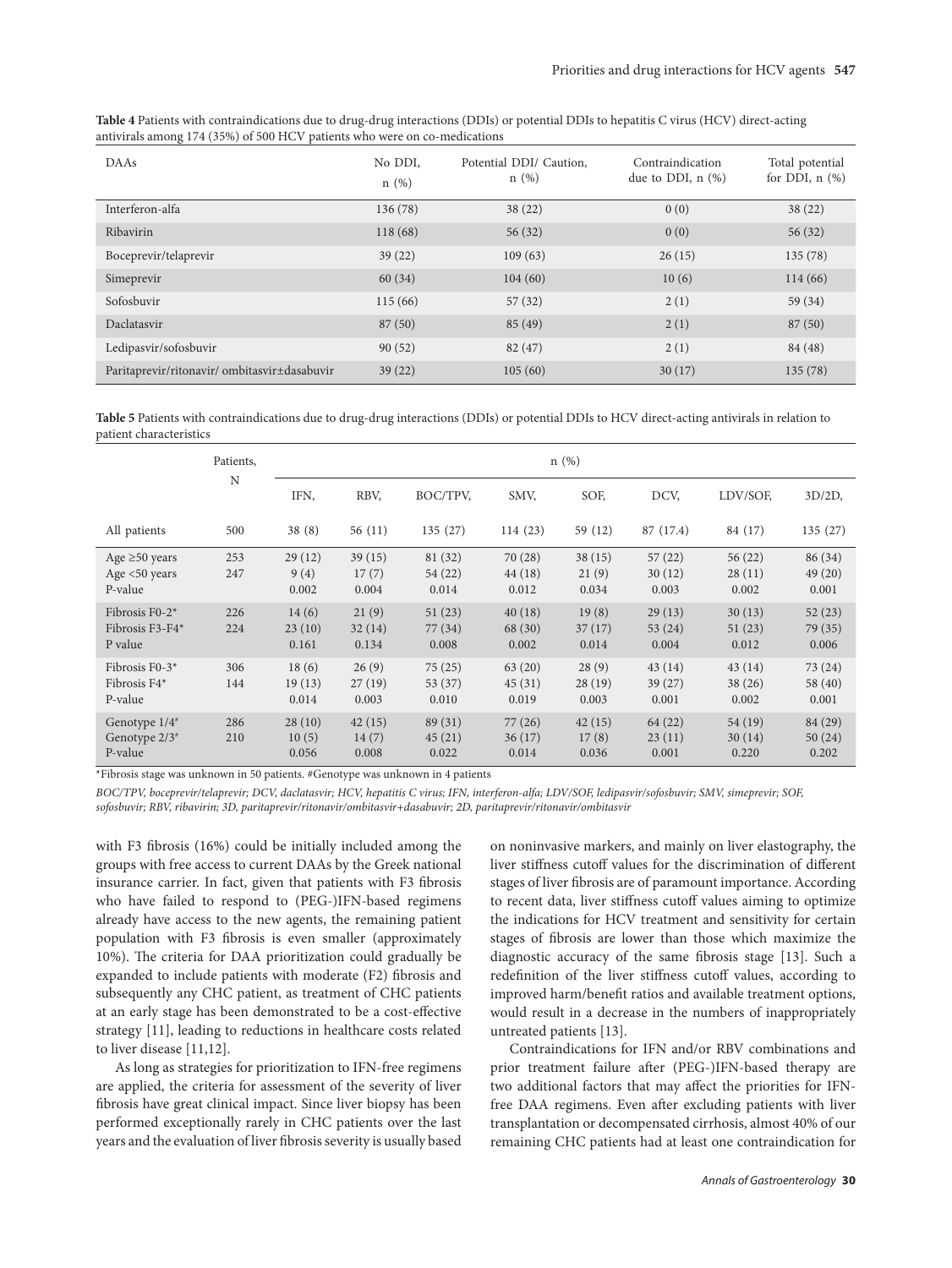IFN and/or RBV therapy. The presence of such contraindications no longer precludes treatment of these patients, who can be effectively treated with IFN-free and perhaps RBV-free DAA combinations [4]. Thus, it may be considered unethical not to offer access to the only possible therapeutic option, which is therapy with DAA regimens, in all CHC patients with IFN and/or RBV contraindications, independently of the severity of their liver disease.

Besides cost, DDIs represent the main barrier to the use of DAAs, raising concerns more frequently than during the IFN era [7,8]. Consequently, at the initiation of DAA therapy, clinicians must be alert to the possibility of clinically significant DDIs with co-medications in all CHC patients. Approximately one third of our 500 patients with HCV monoinfection reported chronic use of co-medications. Among these patients, contraindications for DAAs due to DDIs were present in 1-17% and contraindications or potential DDIs for DAAs were present in 34-78% patients. Contraindications due to DDIs and total DDI risk were more frequent for ombitasvir/ paritaprevir/ritonavir±dasabuvir (17% or 78%) or boceprevir/ telaprevir (15% or 78%) than for any other DAA (1-6% or 34- 66%), while the total DDI risk was less frequent for sofosbuvir (34%) than for any other DAA (48-78%). Our results are in line with previous reports showing that ombitasvir/paritaprevir/ ritonavir±dasabuvir and the first-generation protease inhibitors (boceprevir/telaprevir) have a higher probability of DDIs [7,8,14,15]. Maasoumy *et al* reported that 49% of 115 consecutively treated CHC patients were exposed to at least one drug with DDI potential during treatment with HCV protease inhibitors at a German tertiary referral center [7]. The DDI concern is probably more frequent in HCV patients with HIV co-infection, as several anti-HIV agents have potential DDIs with the current HCV DAAs [4].

Our data show that the probability of DDIs with HCV DAAs is higher in CHC patients who are more likely to be prioritized for IFN-free therapies. In particular, the probability of DDIs increases with the severity of fibrosis (i.e. stages F3 and particularly F4). Older age and genotype 1 or 4 were also found to increase the risk of DDIs, but these associations did not persist in the multivariate analyses. On the other hand, it is well known that aging is typically paralleled by an increased prevalence of comorbidities and polypharmacy [16], whereas elderly patients present with physiological alterations in the liver metabolism of drugs that might potentiate DDIs [16,17]. Therefore, particular caution regarding DDIs is required in patients with advanced liver disease, particularly those of older age.

Despite the careful design, our study had some limitations. The quality of the data was based on the accuracy of the patients' records, as is always the case in almost any retrospective study. However, we think that the inclusion of outpatient liver clinics with long experience in the management of patients with viral hepatitis has minimized such a problem. The classification of the stages of fibrosis may not be so accurate in our study, as it was based not on liver biopsies but on cutoff values of liver stiffness measurements, which have variable diagnostic accuracy for differentiating stages of liver fibrosis, particularly

# **Summary Box**

#### **What is already known:**

- Interferon-free regimens with direct-acting antivirals (DAAs) currently represent the recommended treatment options for patients with chronic hepatitis C
- One of the few limitations of current DAAs is the risk of drug-drug interactions (DDIs)
- The high cost of DAAs and the limited availability of resources necessitate the prioritization of such treatment in many countries

#### **What the new findings are:**

- In Greece, and countries with similar DAA prioritization, the expansion of the criteria for DAA reimbursement from cirrhosis to F3 and perhaps F2 fibrosis will increase the proportion of patients with DAAs access by only 10-15% and 10%, respectively
- Potential for DDIs is frequently present with protease inhibitors, but also exists with other DAAs
- The probability of DDIs is higher in patients with priority for DAAs, including those with advanced liver disease, who are usually of older age

those of intermediate severity [13]. On the other hand, the subgroup of patients with advanced liver disease may have been overrepresented in our study as a result of potential referral and/or awareness bias. The inclusion of clinics from five tertiary liver centers might have resulted in an increased prevalence of patients with more severe fibrosis or cirrhosis and underrepresentation of patients with no or mild fibrosis, compared to the overall HCV population in Greece. Moreover, patients with advanced liver disease might also have been overestimated, as a consequence of the cross-sectional design of our study and in particular the specific inclusion period. Since such patients have become increasingly aware of the approval of HCV DAAs, they might have come to the liver clinics of tertiary liver centers more frequently in 2015, which was an early DAA era just six months after the start of DAA use in Greece. Finally, HCV patients with mild fibrosis are generally less likely to be referred to large tertiary centers, particularly in a period of DAAs prioritization, but this may not be the case for Greece, where the vast majority of patients diagnosed with HCV are normally seen by tertiary liver centers.

In summary, the expansion of the criteria for prioritization of IFN-free regimens from patients with cirrhosis to patients with F3 and perhaps even F2 fibrosis will increase the proportion of patients with access to DAAs by 10-15% and 10%, but will offer significant improvements in the future